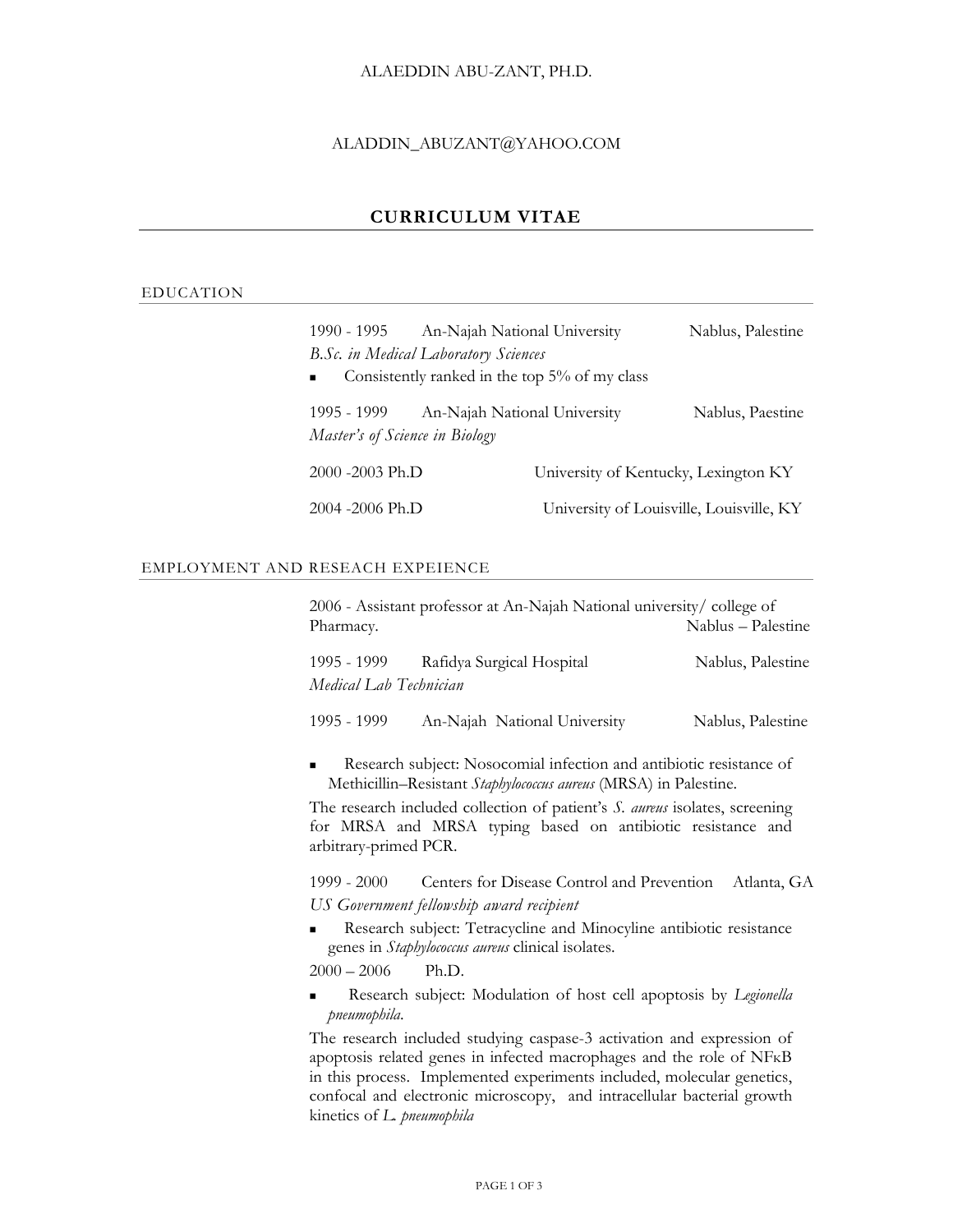#### ALAEDDIN ABU-ZANT, PH.D.

#### ALADDIN\_ABUZANT@YAHOO.COM

#### PATENTS AND PUBLICATIONS

Molmeret M, Zink SD, Han L, **Abu-Zant A**, Asari R, Bitar DM, Abu Kwaik Y. Activation of caspase-3 by the Dot/Icm virulence system is essential for arrested biogenesis of the *Legionella*-containing phagosome. Cell Microbiol. 2004 Jan; 6(1): 33-48.

Alaeddin Abu-Zant<sup>1,2</sup>, Marina Santic<sup>2</sup>, Jürgen Helbig<sup>3</sup>, and Yousef Abu Kwaik.<sup>2</sup> Incomplete activation of macrophage apoptosis during intracellular replication of *Legionella pneumophila*. Infect Immun. 2005 Sep;73(9):5339-49.

Adwan K, [Abu-Hasan N,](http://www.ncbi.nlm.nih.gov/entrez/query.fcgi?db=pubmed&cmd=Search&term=%22Abu%2DHasan+N%22%5BAuthor%5D) [Adwan G,](http://www.ncbi.nlm.nih.gov/entrez/query.fcgi?db=pubmed&cmd=Search&term=%22Adwan+G%22%5BAuthor%5D) [Jarrar N,](http://www.ncbi.nlm.nih.gov/entrez/query.fcgi?db=pubmed&cmd=Search&term=%22Jarrar+N%22%5BAuthor%5D) [Abu-Shanab B,](http://www.ncbi.nlm.nih.gov/entrez/query.fcgi?db=pubmed&cmd=Search&term=%22Abu%2DShanab+B%22%5BAuthor%5D) **[Abu-Zant A](http://www.ncbi.nlm.nih.gov/entrez/query.fcgi?db=pubmed&cmd=Search&term=%22Abu%2DZant+A%22%5BAuthor%5D)**. Nosocomial infection caused by Methicillinresistant *Staphylococcus aureus* in Palestine. Microb Drug Resist. 2005. Spring;11(1):75-7.

**Alaeddin Abu-Zant** and Yousef Abu Kwaik. RpoS but not the stringent sesponse is involved in intracellular Replication of *L. pneumophila* within human macrophages and amoebae. (accepted for publication in Infection and Immunity).

**Alaeddin Abu-Zant ,** Maëlle Molmeret and Yousef Abu Kwaik. Temporal modulation of macrophages pro-and antiapoptotic signaling by the Dot/Icm secretion system of *L. pneumophila*. To be submitted for publication soon.

**Abu-Zant A, Jones S, Asare R, Suttles J, Price C, Graham J, Kwaik.** YA. Anti-apoptotic signaling by the Dot/Icm secretion system of *L. pneumophila*. Cell Microbiol. 2006 Aug 15

| <b>May 2000</b><br>American Society for Microbiology – General Meeting | Los Angeles, CA |
|------------------------------------------------------------------------|-----------------|
| May 2004<br>American Society for Microbiology – General Meeting        | New Orleans, LA |
| Oct. 2005<br>H.                                                        | Chicago,        |
| 6th International Conference on Legionella                             |                 |

PAGE 2 OF 3